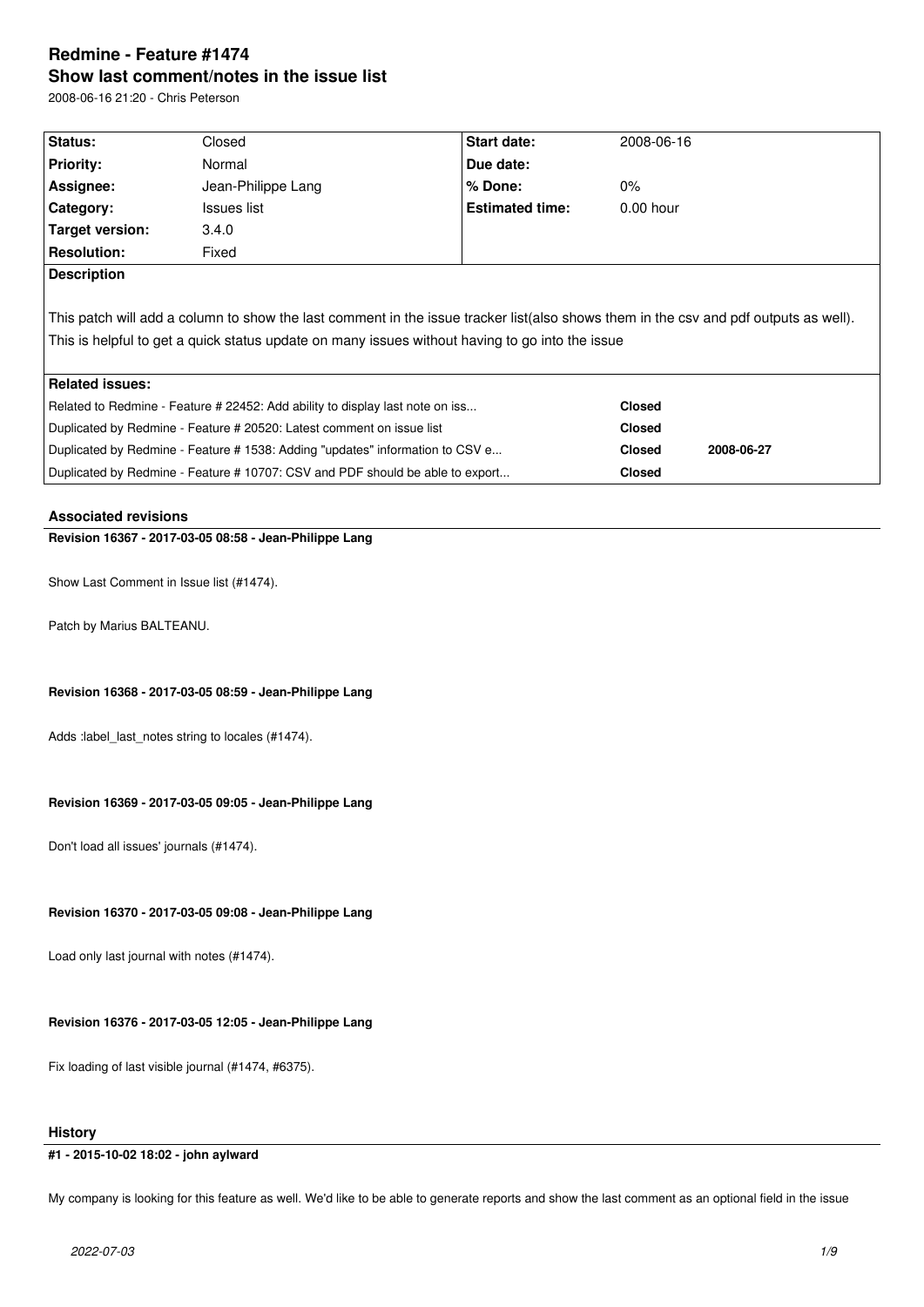What I'd expect to see is an option to add it similar to the "Show Description" option.

### **#2 - 2015-10-29 05:50 - Toshi MARUYAMA**

*- Category set to Issues*

### **#3 - 2016-03-07 20:45 - Tom Bull**

*- File redmine-last-note-patch.diff added*

I've developed a patch against the latest version in source control (post 3.2.0, it also works against 3.2.0). This should do the same thing - it also adds a length restriction to the field.

This patch was created for and funded by Noble Markets (http://noblex.io/)

### **#4 - 2016-03-07 20:52 - Tom Bull**

This issue is the same as or very similar to the following issues: Issue #10707 Issue #20520

### **#5 - 2016-03-08 06:49 - Go MAEDA**

*- Duplicated by Feature #20520: Latest comment on issue list added*

### **#6 - 2016-03-08 06:50 - Go MAEDA**

*- Related to Feature #10707: CSV and PDF should be able to export the last update issue comment added*

### **#7 - 2016-03-14 18:16 - F. Priou**

Hello,

I'm newbie. How do you apply this patch ? Have you got small tutorial ?

thanks

### **#8 - 2016-03-14 18:29 - Tom Bull**

Patches are a standard file format, there's lots of information about how to apply them. Google is your friend. If you still have problems applying a patch after you've done your research on google, come back and ask about a specific problem you're having.

#### **#9 - 2016-03-14 22:08 - F. Priou**

Hi,

### Sorry, you're right.

So, i have an error when i run patch command (probably a newbie problem sorry...) :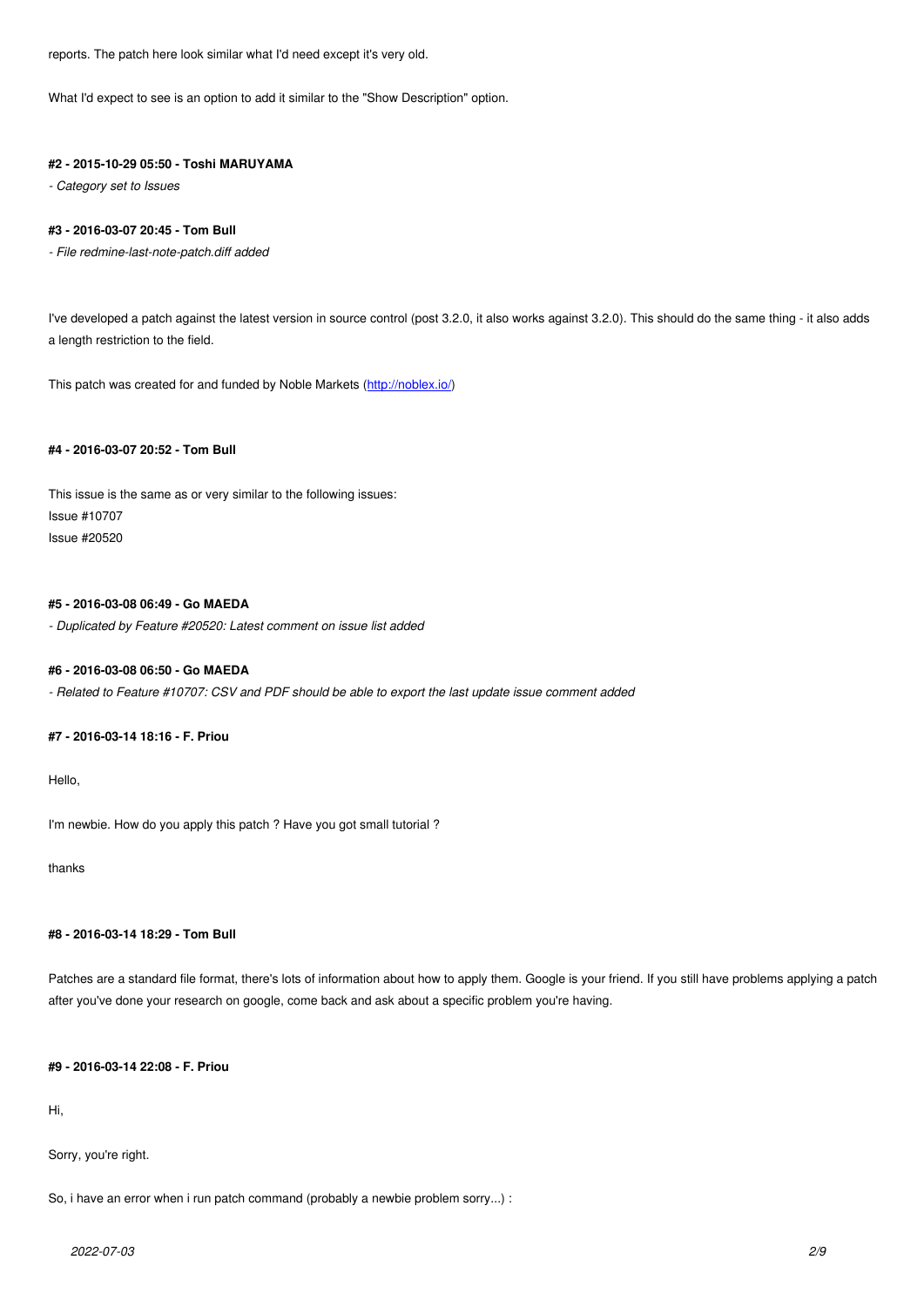D:\APPS\redmine\apps\redmine\htdocs>D:\APPS\redmine\git\usr\bin\patch.exe -p0 <

redmine-last-note-patch.diff

can't find file to patch at input line 67

Perhaps you used the wrong -p or --strip option?

The text leading up to this was:

--------------------------

|From 96080580083081655a8b5879a8d04bef8042ace2 Mon Sep 17 00:00:00 2001

|From: Tom Bull <tom@tombull.com>

|Date: Wed, 2 Mar 2016 13:58:30 +0000

|Subject: [PATCH] Merge branch '3.2-stable' of github.com:redmine/redmine

|# Conflicts:

|

- |# config/locales/ar.yml
- |# config/locales/az.yml
- |# config/locales/bs.yml
- |# config/locales/ca.yml
- |# config/locales/cs.yml
- |# config/locales/da.yml
- |# config/locales/de.yml
- |# config/locales/el.yml
- |# config/locales/en-GB.yml
- |# config/locales/es-PA.yml
- |# config/locales/es.yml
- |# config/locales/et.yml
- |# config/locales/eu.yml
- 
- |# config/locales/fa.yml
- |# config/locales/fi.yml
- |# config/locales/gl.yml |# config/locales/he.yml
- |# config/locales/hr.yml
- 
- |# config/locales/hu.yml |# config/locales/id.yml
- 
- |# config/locales/it.yml
- |# config/locales/ja.yml
- |# config/locales/ko.yml
- |# config/locales/lt.yml
- |# config/locales/lv.yml
- |# config/locales/mk.yml
- |# config/locales/mn.yml
- |# config/locales/nl.yml
- |# config/locales/no.yml
- |# config/locales/pl.yml
- |# config/locales/pt-BR.yml
- |# config/locales/pt.yml
- |# config/locales/ro.yml
- |# config/locales/ru.yml
- |# config/locales/sk.yml
- |# config/locales/sl.yml
- |# config/locales/sq.yml
- |# config/locales/sr-YU.yml
- |# config/locales/sr.yml
- |# config/locales/sv.yml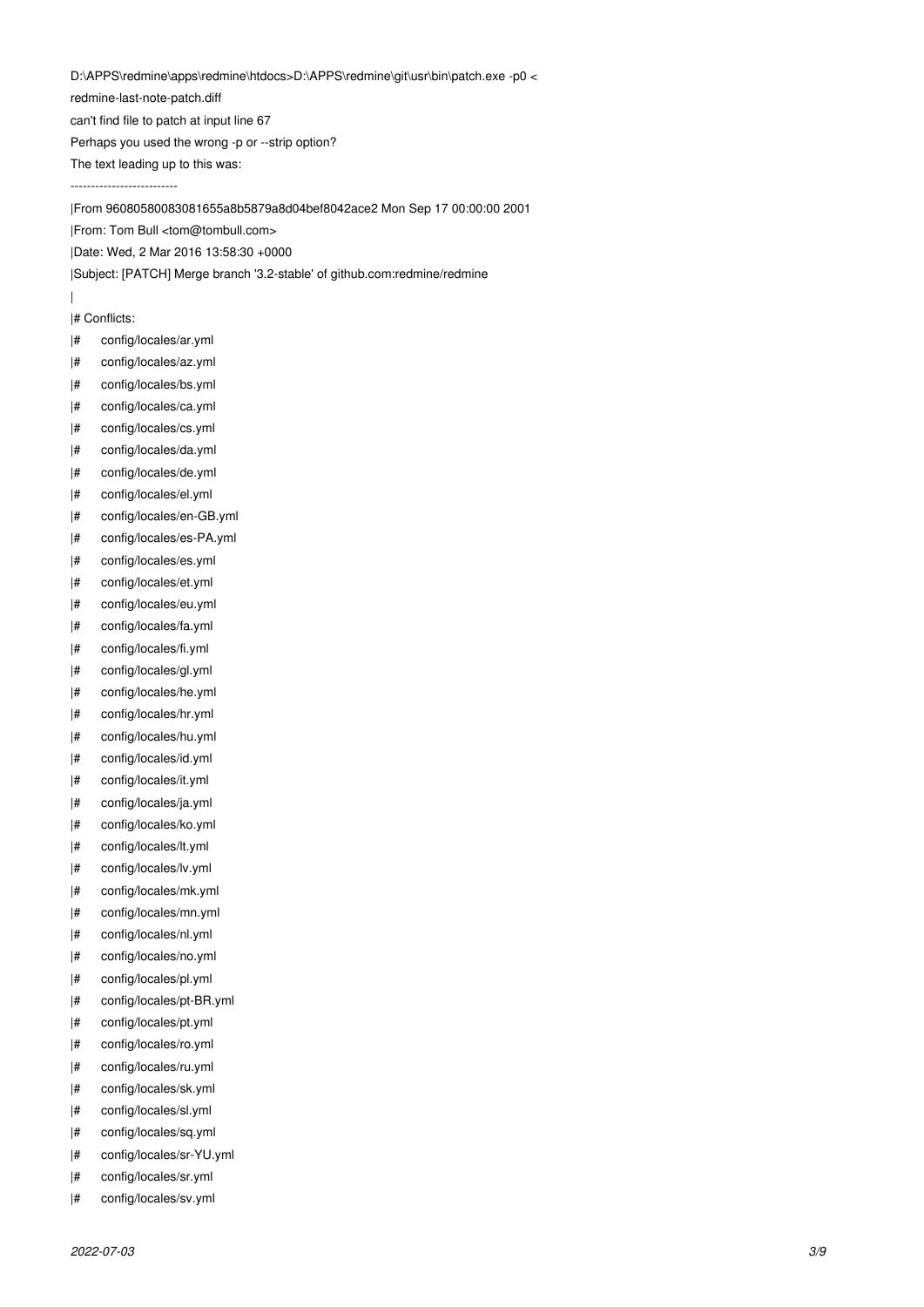```
|# config/locales/th.yml
|# config/locales/tr.yml
|# config/locales/uk.yml
|# config/locales/vi.yml
|# config/locales/zh.yml
|# lib/redmine/pagination.rb
|---
| app/helpers/queries_helper.rb | 12 +++++++++++++
| app/models/issue.rb | 10 ++++++++++
| app/models/issue_query.rb | 1 +
| app/views/settings/_display.html.erb | 2 ++
| config/locales/en.yml | 2 ++
| config/settings.yml | 3 +++
| public/stylesheets/application.css | 2 +-
| 7 files changed, 31 insertions(+), 1 deletion(-)
|
|diff --git a/app/helpers/queries_helper.rb b/app/helpers/queries_helper.rb
|index 9ad2540..51f60c9 100644
|--- a/app/helpers/queries_helper.rb
|+++ b/app/helpers/queries_helper.rb
--------------------------
File to patch:
```
The file is present so i don't know what is the problem :

D:\APPS\redmine\apps\redmine\htdocs\app\helpers>dir queri\* Volume in drive D is DATA Volume Serial Number is 0020-E5DB

Directory of D:\APPS\redmine\apps\redmine\htdocs\app\helpers

06/12/2015 15:06 8 794 queries helper.rb 1 File(s) 8 794 bytes 0 Dir(s) 12 256 325 632 bytes free

I have installed 3.2.0.2 windows version of redmine.

Have you got an idea of the problem ?

Thanks

**#10 - 2016-03-14 22:11 - Tom Bull**

Maybe try with p1 rather than p0? I think this patch was prepared such that you'd need to use p1. Let me know if that works.

**#11 - 2016-03-14 22:18 - F. Priou**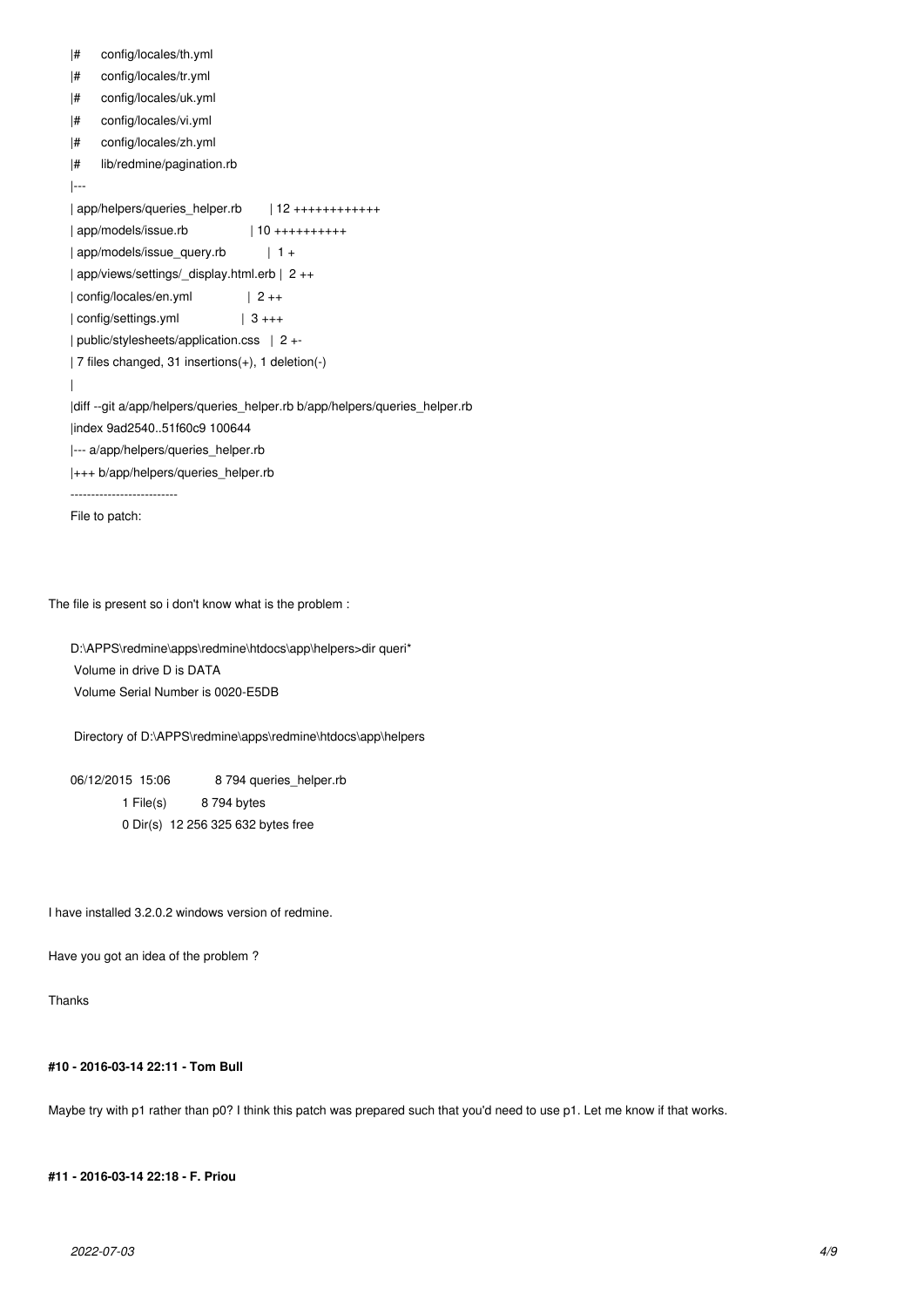Thank you very much !!

### **#12 - 2016-03-15 00:39 - Go MAEDA**

F. Priou, please use forums for questions.

### **#13 - 2016-07-08 11[:30 - JW](http://www.redmine.org/projects/redmine/boards) Fuchs**

+1

### **#14 - 2016-08-09 13:12 - Toshi MARUYAMA**

*- Related to Feature #22452: Add ability to display last note on issue query added*

**#15 - 2016-09-29 19:48 - Maik Lindner**

+1

### **#16 - 2016-12-26 12:09 - Marius BALTEANU**

*- File add\_last\_notes\_column.diff added*

*- File last\_notes\_column.png added*

We really need this feature and we made a patch that implements this.

Regarding the implementation:

- the **Last notes** column behave like the description column (is shown under the issue row)
- it can be exported to csv / pdf.
- it checks the journal visibility

 - if both columns (description and last notes) are added to the query, the column name is displayed also in order to know which is the description and which is the last note.

last\_notes\_column.png

### Related to the implementation:

I'm not sure if it's a bug or not, but when I tried to use the method "visible\_journals" from the Issue model I received the below SQL error:

Mysql2::Error: Unknown column 'projects.status' in 'where clause': SELECT `journals`.\* FROM `journals` WHERE `journalis`.`journalized id` = 13 AND `journals`.`journalized\_type` = 'Issue' AND ((journals.private\_notes = 0 OR (projects.status <> 9 AND projects.id IN (SELECT em.project\_id FROM enabled\_modules em WHERE em.name='issue\_tracking'))))

### **#17 - 2016-12-26 13:29 - Go MAEDA**

Marius BALTEANU, thank you for sharing the patch. But the patch cannot be applied to the current trunk (r16111) cleanly. Could you provide a patch against the trunk?

\$ patch -p1 < add\_last\_notes\_column.diff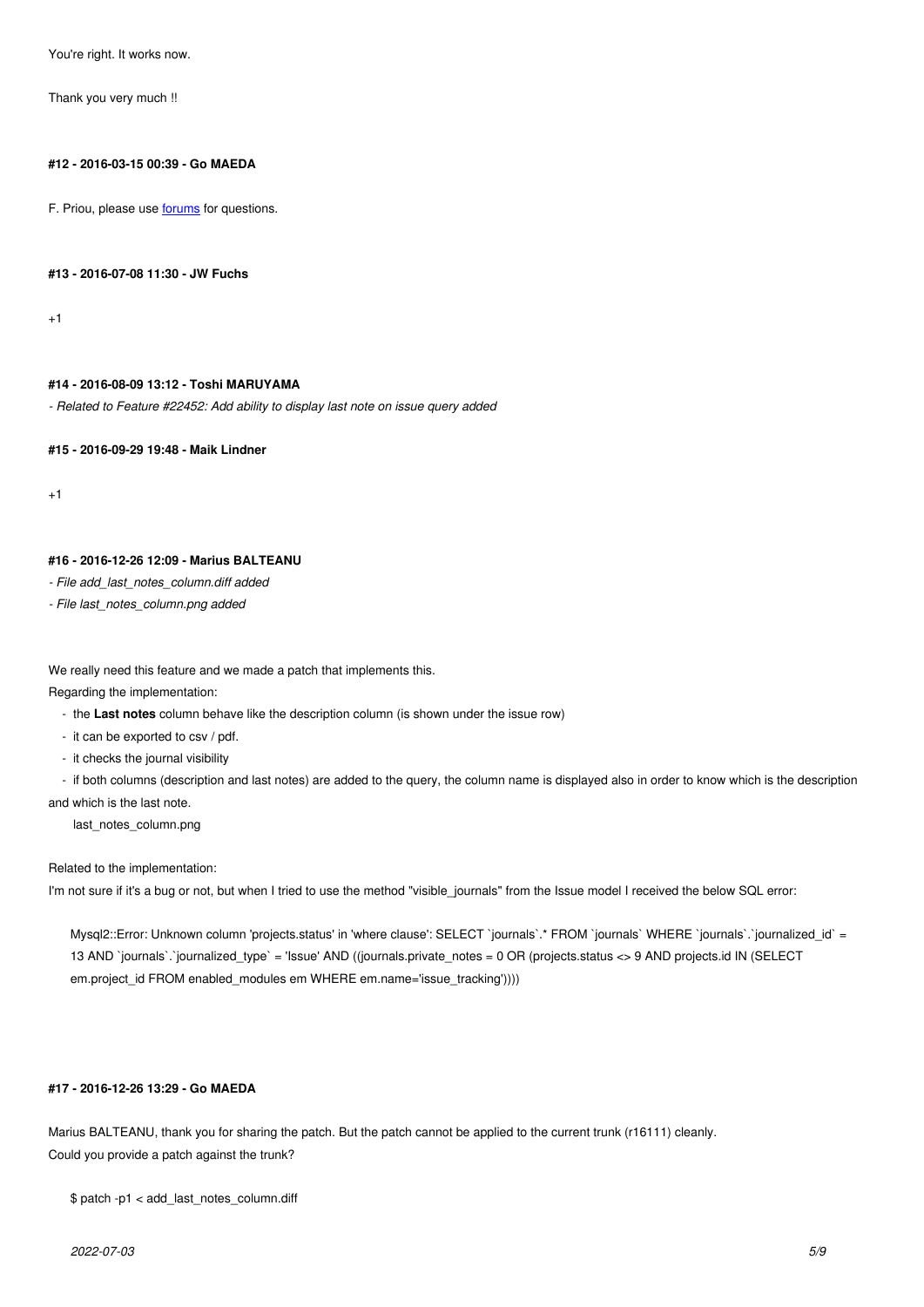patching file app/helpers/queries\_helper.rb patching file app/models/issue.rb patching file app/models/issue\_query.rb patching file app/views/issues/\_list.html.erb patching file app/views/issues/index.html.erb patching file app/views/timelog/\_list.html.erb patching file config/locales/en.yml patching file lib/redmine/export/pdf/issues\_pdf\_helper.rb Hunk #1 FAILED at 266. Hunk #2 succeeded at 327 with fuzz 2. 1 out of 2 hunks FAILED -- saving rejects to file lib/redmine/export/pdf/issues\_pdf\_helper.rb.rej patching file public/stylesheets/application.css patching file test/functional/issues\_controller\_test.rb patching file test/unit/query\_test.rb

### **#18 - 2016-12-26 13:45 - Marius BALTEANU**

*- File add\_last\_notes\_column\_v2.diff added*

Very strange, I made the patch against the current trunk, but I used a new option to ignore the white spaces.

I attached a new version which applies ok.

### **#19 - 2016-12-26 14:05 - Go MAEDA**

Marius BALTEANU, Thanks for the new patch.

Unfortunately I came across the error "SQLite3::SQLException: no such column: projects.status" while processing IssuesController#index.

{{collapse(development.log)

Completed 500 Internal Server Error in 177ms (ActiveRecord: 14.7ms)

ActionView::Template::Error (SQLite3::SQLException: no such column: projects.status: SELECT "journals".\* FROM "journals" WHERE "journals"."journalized\_id" = ? AND "journals"."journalized\_type" = ? AND ((journals.private\_notes = 'f' OR (projects.status <> 9 AND projects.id IN (SELECT em.project\_id FROM enabled\_modules em WHERE em.name='issue\_tracking'))))):

30: <td class="checkbox hide-when-print"><%= check\_box\_tag("ids[]", issue.id, false, :id => nil) %></td>

 31: <%= raw query.inline\_columns.map {|column| "<td class=\"#{column.css\_classes}\">#{column\_content(column, issue)}</td>"}.join %> 32: </tr>

- 33: <% @query.block\_columns.each do |column|
- 34: if (text = column\_content(column, issue)) && text.present? -%>
- 35: <tr class="<%= current\_cycle %>">
- 36: <td colspan="<%= @query.inline\_columns.size + 1 %>" class="<%= column.css\_classes %>">
- app/helpers/queries\_helper.rb:187:in `column\_value'

app/helpers/queries\_helper.rb:172:in `column\_content'

 app/views/issues/\_list.html.erb:33:in `block (3 levels) in \_app\_views\_issues\_\_list\_html\_erb\_\_2932462031535719347\_70211979156140' app/views/issues/\_list.html.erb:32:in `each'

 app/views/issues/\_list.html.erb:32:in `block (2 levels) in \_app\_views\_issues\_\_list\_html\_erb\_\_2932462031535719347\_70211979156140' app/helpers/issues\_helper.rb:41:in `block in grouped\_issue\_list'

app/helpers/queries\_helper.rb:137:in `block in grouped\_query\_results'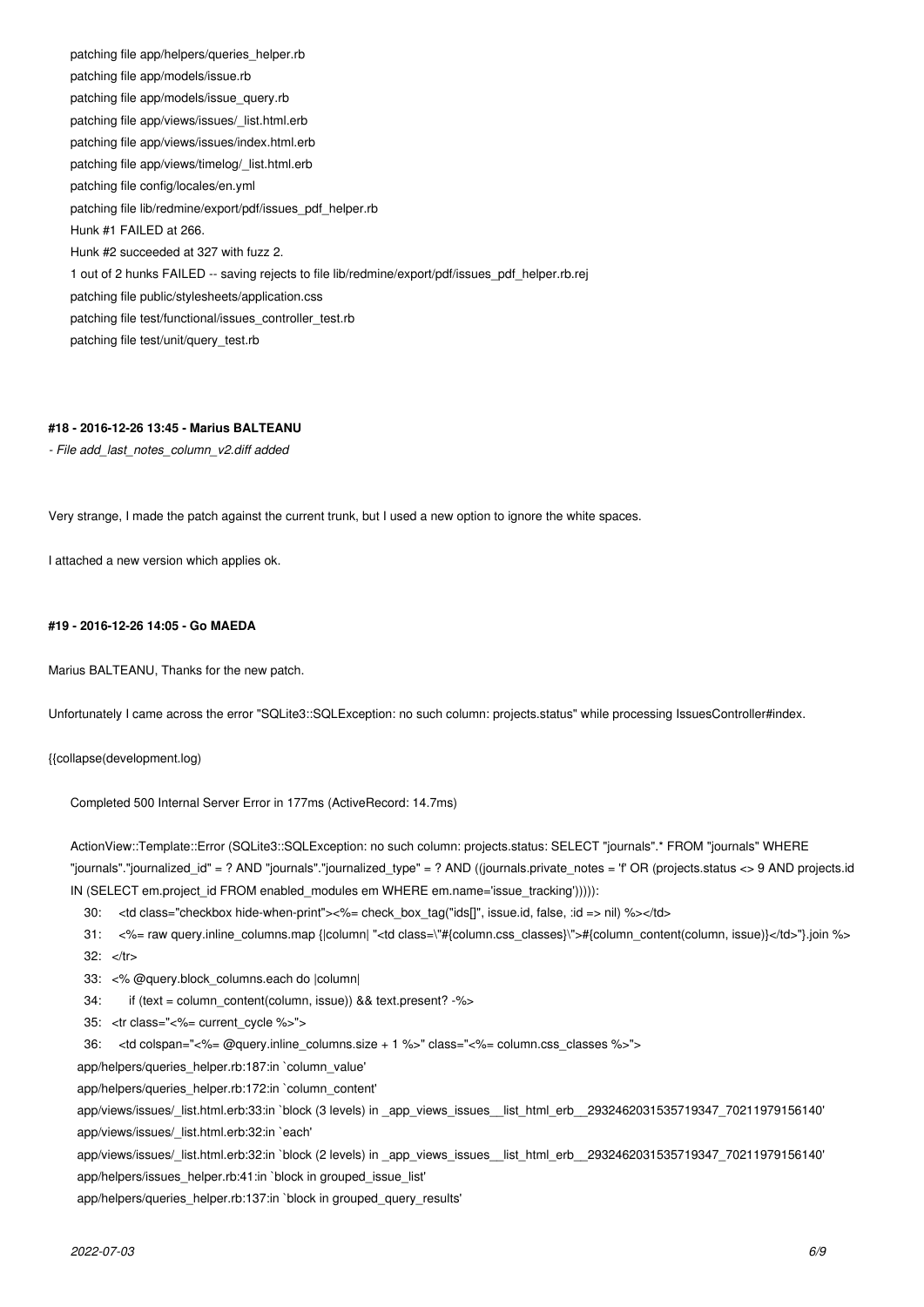app/helpers/queries\_helper.rb:122:in `each'

app/helpers/queries\_helper.rb:122:in `grouped\_query\_results'

app/helpers/issues\_helper.rb:37:in `grouped\_issue\_list'

 app/views/issues/\_list.html.erb:16:in `block in \_app\_views\_issues\_\_list\_html\_erb\_\_2932462031535719347\_70211979156140' app/views/issues/\_list.html.erb:1:in `\_app\_views\_issues\_\_list\_html\_erb\_\_2932462031535719347\_70211979156140' app/views/issues/index.html.erb:19:in `\_app\_views\_issues\_index\_html\_erb\_\_3156214057539695494\_70212079869460' app/controllers/issues\_controller.rb:76:in `block (2 levels) in index'

app/controllers/issues\_controller.rb:75:in `index'

lib/redmine/sudo\_mode.rb:63:in `sudo\_mode'

}}

### **#20 - 2016-12-26 14:30 - Marius BALTEANU**

*- File add\_last\_notes\_column\_v3.diff added*

Go MAEDA wrote:

*Unfortunately I came across the error "SQLite3::SQLException: no such column: projects.status" while processing IssuesController#index.*

Sorry for the broken patches, I totally messed up the versions.

Now I have attached the 3rd version which applies ok and passes all the tests.

### **#21 - 2016-12-26 14:55 - Go MAEDA**

*- Target version set to Candidate for next major release*

Thanks to Marius, now it works fine for me. Passed all tests.

I have been using Redmine for customer support. This feature is very useful to check recent responses from customers.

### **#22 - 2016-12-26 15:00 - Marius BALTEANU**

Go MAEDA wrote:

*I have been using Redmine for customer support. This feature is very useful to check recent responses from customers.*

Indeed, this is our use case too.

#### **#23 - 2016-12-27 05:12 - Mischa The Evil**

*- File rm1474-note\_20\_patch\_against\_trunk\_r16111.patch added*

Marius BALTEANU wrote: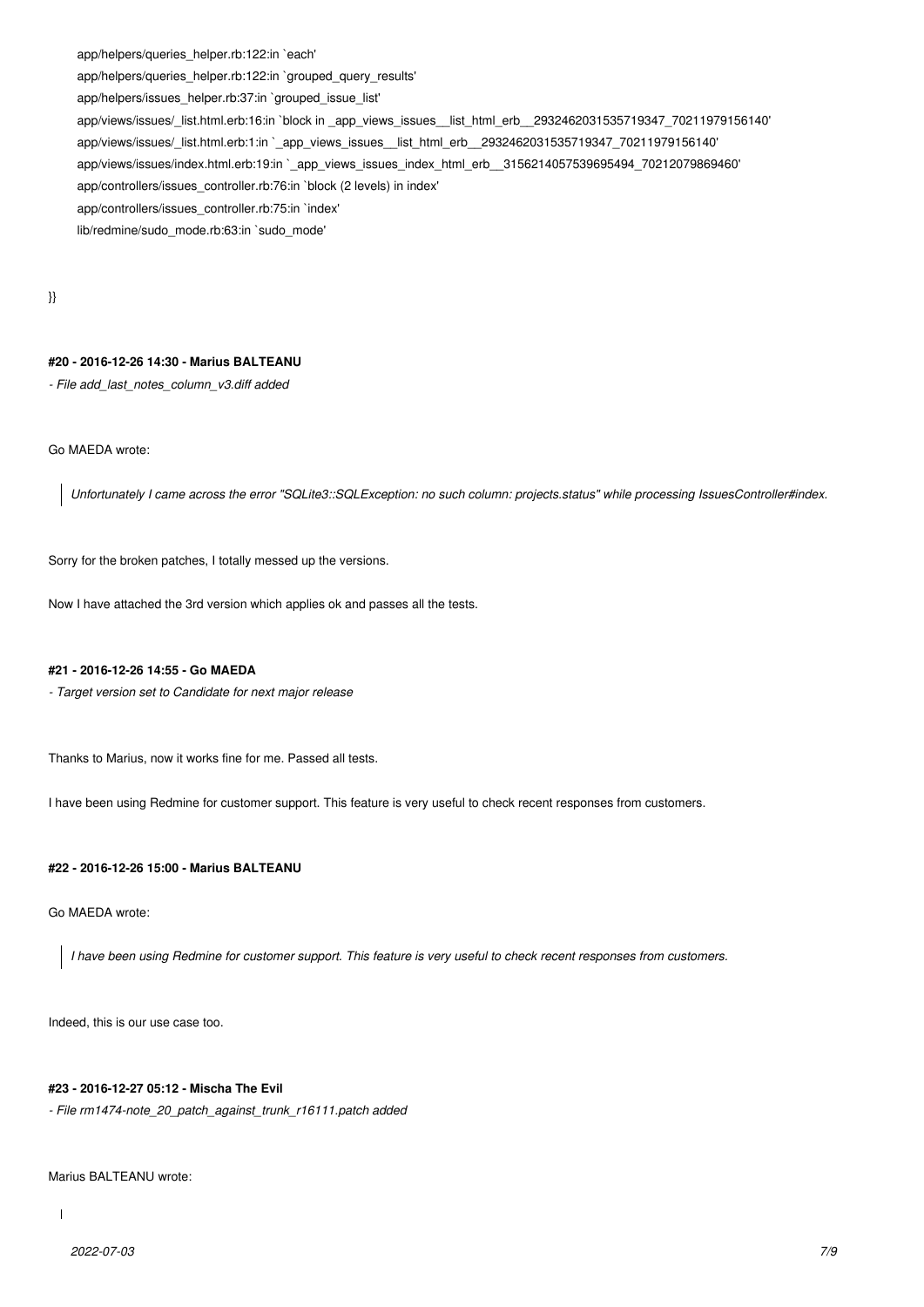*Now I have attached the 3rd version which applies ok and passes all the tests.*

FWIW: I have extracted (from a trunk checkout at r16111) an updated version of your note 20 patch, without all these whitespace changes, which I'll hereby attach — thus trying to ease a review. I didn't change any of the code in the patch nor have I tested it.

### **#24 - 2016-12-30 03:41 - Go MAEDA**

*- Target version changed from Candidate for next major release to 3.4.0*

### **#25 - 2017-01-06 01:29 - Go MAEDA**

*- Related to Feature #1538: Adding "updates" information to CSV export added*

### **#26 - 2017-01-20 11:43 - Marius BALTEANU**

*- File rm1474-note\_20\_patch\_against\_trunk\_r16233.patch added*

Thanks Mischa for removing the whitespace changes from the patch.

I've updated the patch to work with the current trunk and to use the new logic implemented in #17720. Hope is good enough now.

### **#27 - 2017-03-05 09:10 - Jean-Philippe Lang**

*- Subject changed from Show Last Comment in Issue Tracker list to Show last comment/notes in the issue list*

- *Status changed from New to Closed*
- *Assignee set to Jean-Philippe Lang*

Patch committed, thanks Marius.

### **#28 - 2017-03-20 14:25 - Go MAEDA**

*- Category changed from Issues to Issues list*

### **#29 - 2017-04-05 15:11 - Toshi MARUYAMA**

- *Tracker changed from Patch to Feature*
- *Resolution set to Fixed*

### **#30 - 2017-04-05 15:12 - Toshi MARUYAMA**

*- Related to deleted (Feature #1538: Adding "updates" information to CSV export)*

### **#31 - 2017-04-05 15:12 - Toshi MARUYAMA**

*- Duplicated by Feature #1538: Adding "updates" information to CSV export added*

### **#32 - 2017-04-05 15:15 - Toshi MARUYAMA**

*- Related to deleted (Feature #10707: CSV and PDF should be able to export the last update issue comment)*

### **#33 - 2017-04-05 15:15 - Toshi MARUYAMA**

*- Duplicated by Feature #10707: CSV and PDF should be able to export the last update issue comment added*

### **#34 - 2018-03-22 02:34 - Jimmy Gong**

*- File installing error message -p1.png added*

*- File installing error message -p0.png added*